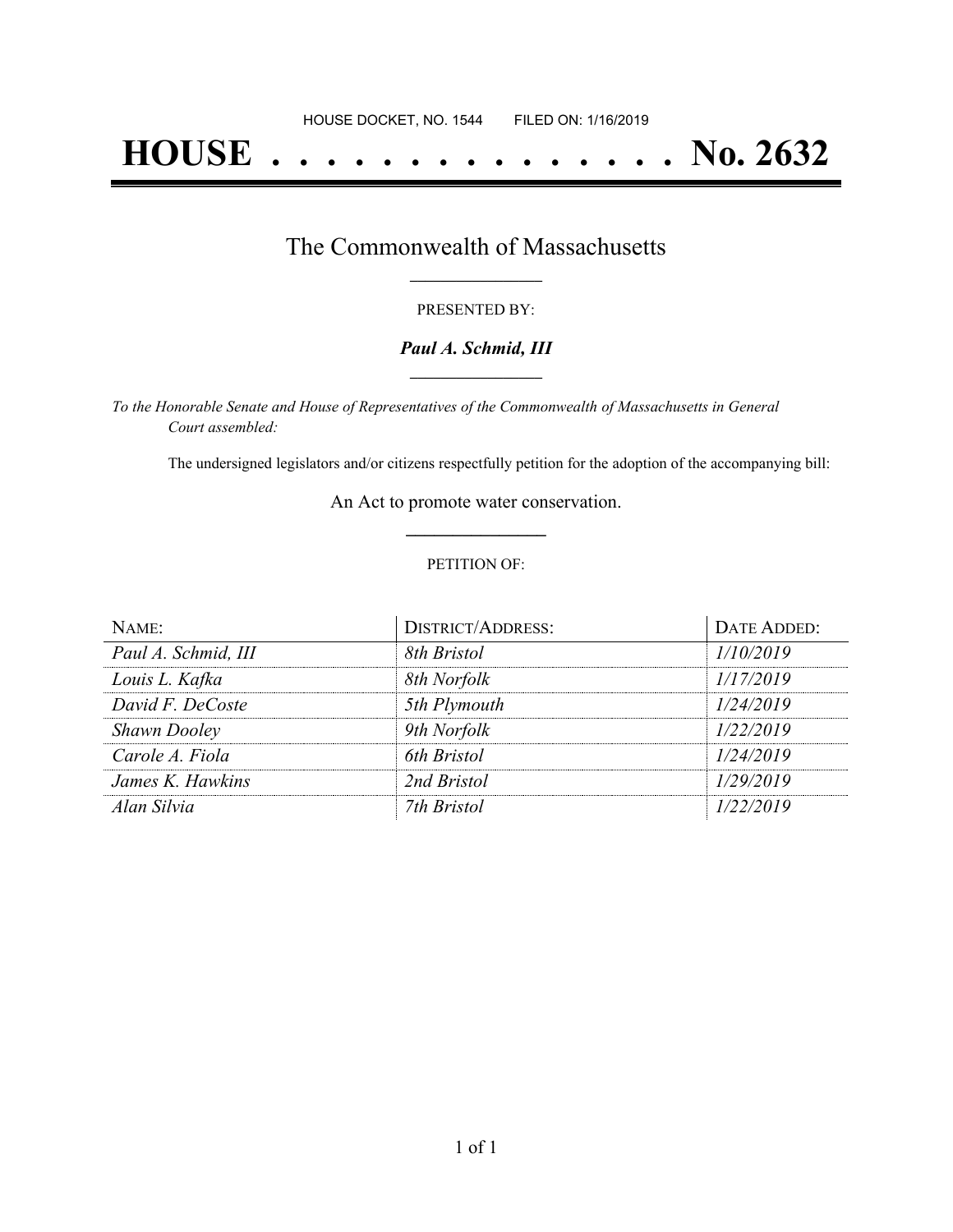#### HOUSE DOCKET, NO. 1544 FILED ON: 1/16/2019

## **HOUSE . . . . . . . . . . . . . . . No. 2632**

By Mr. Schmid of Westport, a petition (accompanied by bill, House, No. 2632) of Paul A. Schmid, III and others for legislation to create a twenty-five percent personal income tax credit for the purchase and installation of plants and landscaping items intended to reduce water usage. Revenue.

#### [SIMILAR MATTER FILED IN PREVIOUS SESSION SEE HOUSE, NO. *3349* OF 2017-2018.]

## The Commonwealth of Massachusetts

**In the One Hundred and Ninety-First General Court (2019-2020) \_\_\_\_\_\_\_\_\_\_\_\_\_\_\_**

**\_\_\_\_\_\_\_\_\_\_\_\_\_\_\_**

An Act to promote water conservation.

Be it enacted by the Senate and House of Representatives in General Court assembled, and by the authority *of the same, as follows:*

| $\mathbf{1}$   | SECTION 1. Notwithstanding any general or special law, rule or regulation to the                      |
|----------------|-------------------------------------------------------------------------------------------------------|
| $\overline{2}$ | contrary, the department of revenue shall, in consultation with the department of agricultural        |
| $\overline{3}$ | resources, create a twenty-five percent personal income tax credit, on the purchase and               |
| 4              | installation of an amount not exceeding two-hundred fifty dollars of plants and landscaping items     |
| 5              | intended to reduce water usage, including, but not limited to: drought resistant plants that last for |
| 6              | more than one year; kits or devices specifically designed for generating compost; grey-water          |
| 7              | recovery systems where the effluent is used for watering plants; rainwater recovery and storage       |
| 8              | devices where they are used for watering plants; rain sensors for irrigation systems; and,            |
| 9              | underground drip irrigation systems.                                                                  |